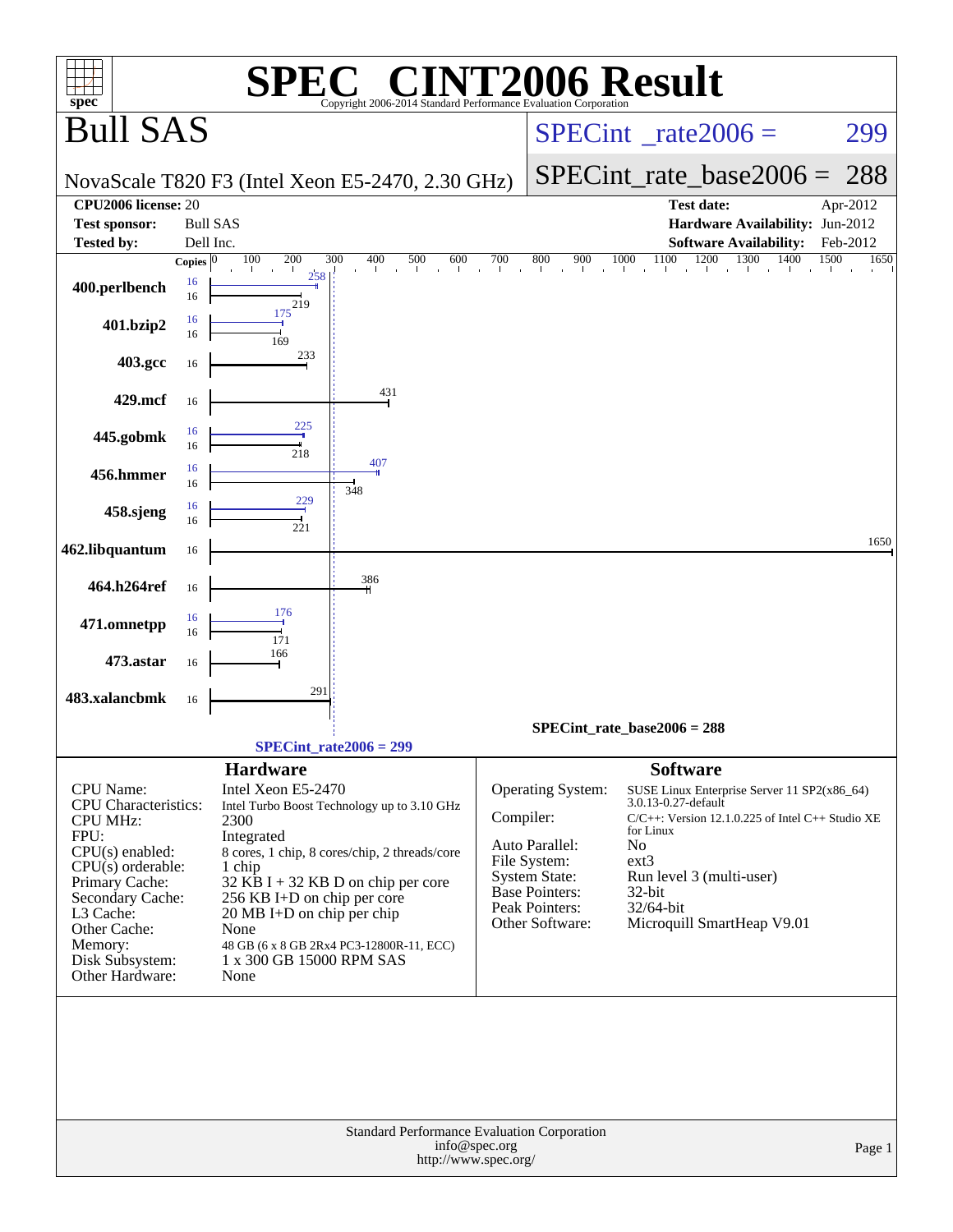

## Bull SAS

#### SPECint rate $2006 = 299$

NovaScale T820 F3 (Intel Xeon E5-2470, 2.30 GHz)

[SPECint\\_rate\\_base2006 =](http://www.spec.org/auto/cpu2006/Docs/result-fields.html#SPECintratebase2006) 288

**[CPU2006 license:](http://www.spec.org/auto/cpu2006/Docs/result-fields.html#CPU2006license)** 20 **[Test date:](http://www.spec.org/auto/cpu2006/Docs/result-fields.html#Testdate)** Apr-2012 **[Test sponsor:](http://www.spec.org/auto/cpu2006/Docs/result-fields.html#Testsponsor)** Bull SAS **[Hardware Availability:](http://www.spec.org/auto/cpu2006/Docs/result-fields.html#HardwareAvailability)** Jun-2012 **[Tested by:](http://www.spec.org/auto/cpu2006/Docs/result-fields.html#Testedby)** Dell Inc. **[Software Availability:](http://www.spec.org/auto/cpu2006/Docs/result-fields.html#SoftwareAvailability)** Feb-2012

#### **[Results Table](http://www.spec.org/auto/cpu2006/Docs/result-fields.html#ResultsTable)**

|                                                                                                          | <b>Base</b>   |                |       |                |               |                |            |               | <b>Peak</b>    |              |                |              |                |              |  |  |
|----------------------------------------------------------------------------------------------------------|---------------|----------------|-------|----------------|---------------|----------------|------------|---------------|----------------|--------------|----------------|--------------|----------------|--------------|--|--|
| <b>Benchmark</b>                                                                                         | <b>Copies</b> | <b>Seconds</b> | Ratio | <b>Seconds</b> | Ratio         | <b>Seconds</b> | Ratio      | <b>Copies</b> | <b>Seconds</b> | <b>Ratio</b> | <b>Seconds</b> | <b>Ratio</b> | <b>Seconds</b> | <b>Ratio</b> |  |  |
| 400.perlbench                                                                                            | 16            | 712            | 220   | 713            | <u> 219  </u> | 715            | 219        | 16            | 606            | 258          | 603            | 259          | 611            | 256          |  |  |
| 401.bzip2                                                                                                | 16            | 907            | 170   | 913            | 169           | 912            | 169        | 16            | 882            | 175          | 887            | 174          | 880            | 176          |  |  |
| $403.\text{gcc}$                                                                                         | 16            | 554            | 233   | 555            | 232           | 553            | 233        | 16            | 554            | 233          | 555            | 232          | 553            | 233          |  |  |
| $429$ .mcf                                                                                               | 16            | 338            | 432   | 339            | 430           | 339            | 431        | 16            | 338            | 432          | 339            | 430          | 339            | <b>431</b>   |  |  |
| $445$ .gobm $k$                                                                                          | 16            | 768            | 219   | 780            | 215           | 768            | 218        | 16            | 739            | 227          | 750            | 224          | 746            | 225          |  |  |
| 456.hmmer                                                                                                | 16            | 428            | 349   | 429            | 348           | 432            | 346        | 16            | 367            | 407          | 371            | 403          | 367            | 407          |  |  |
| $458$ .sjeng                                                                                             | 16            | 877            | 221   | 877            | 221           | 885            | 219        | 16            | 846            | 229          | 842            | 230          | 846            | 229          |  |  |
| 462.libquantum                                                                                           | 16            | 201            | 1650  | 201            | 1650          | 201            | 1650       | 16            | 201            | 1650         | 201            | 1650         | 201            | 1650         |  |  |
| 464.h264ref                                                                                              | 16            | 915            | 387   | 916            | <b>386</b>    | 938            | 378        | 16            | 915            | 387          | 916            | 386          | 938            | 378          |  |  |
| 471.omnetpp                                                                                              | 16            | 582            | 172   | 585            | 171           | 583            | 171        | 16            | 567            | 176          | 567            | 176          | 567            | 176          |  |  |
| 473.astar                                                                                                | 16            | 678            | 166   | 674            | 167           | 676            | 166        | 16            | 678            | 166          | 674            | 167          | 676            | <b>166</b>   |  |  |
| 483.xalancbmk                                                                                            | 16            | 380            | 291   | 380            | 291           | 381            | <b>290</b> | 16            | 380            | 291          | 380            | 291          | 381            | 290          |  |  |
| Results appear in the order in which they were run. Bold underlined text indicates a median measurement. |               |                |       |                |               |                |            |               |                |              |                |              |                |              |  |  |

#### **[Submit Notes](http://www.spec.org/auto/cpu2006/Docs/result-fields.html#SubmitNotes)**

 The numactl mechanism was used to bind copies to processors. The config file option 'submit' was used to generate numactl commands to bind each copy to a specific processor. For details, please see the config file.

#### **[Operating System Notes](http://www.spec.org/auto/cpu2006/Docs/result-fields.html#OperatingSystemNotes)**

Stack size set to unlimited using "ulimit -s unlimited"

#### **[Platform Notes](http://www.spec.org/auto/cpu2006/Docs/result-fields.html#PlatformNotes)**

Standard Performance Evaluation Corporation CPU Power Management set to Maximum Performance Memory Frequency set to Maximum Performance Turbo Boost set to Enabled C States/C1E set to Enabled Sysinfo program /root/CPU2006-1.2/config/sysinfo.rev6800 \$Rev: 6800 \$ \$Date:: 2011-10-11 #\$ 6f2ebdff5032aaa42e583f96b07f99d3 running on T320 Thu Apr 19 22:57:52 2012 This section contains SUT (System Under Test) info as seen by some common utilities. To remove or add to this section, see: <http://www.spec.org/cpu2006/Docs/config.html#sysinfo> From /proc/cpuinfo model name : Intel(R) Xeon(R) CPU E5-2470 0 @ 2.30GHz 1 "physical id"s (chips) 16 "processors" cores, siblings (Caution: counting these is hw and system dependent. The Continued on next page

[info@spec.org](mailto:info@spec.org) <http://www.spec.org/>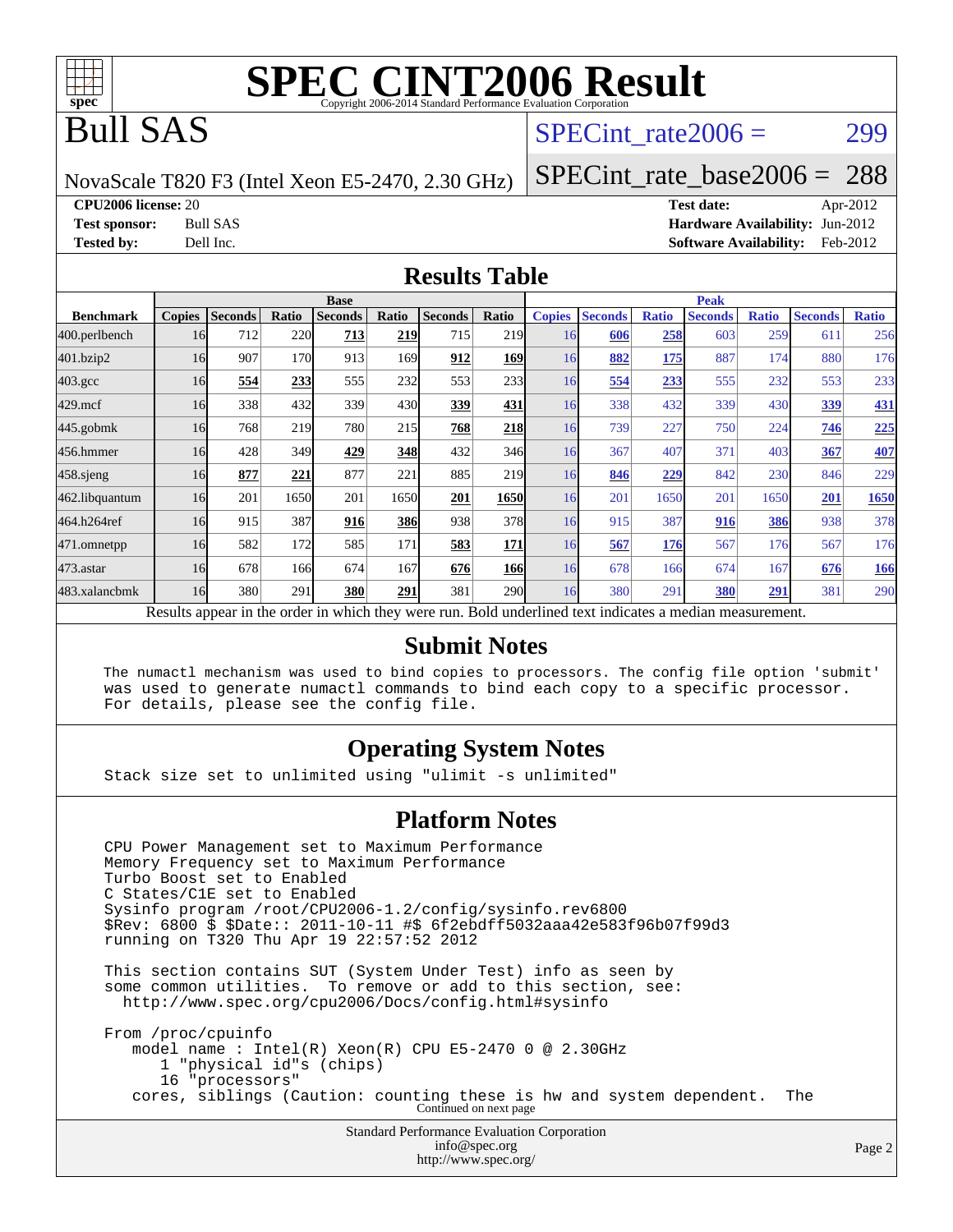

#### **[SPEC CINT2006 Result](http://www.spec.org/auto/cpu2006/Docs/result-fields.html#SPECCINT2006Result)** Copyright 2006-2014 Standard Performance Evaluation C

## Bull SAS

SPECint rate $2006 = 299$ 

[SPECint\\_rate\\_base2006 =](http://www.spec.org/auto/cpu2006/Docs/result-fields.html#SPECintratebase2006) 288

NovaScale T820 F3 (Intel Xeon E5-2470, 2.30 GHz)

**[CPU2006 license:](http://www.spec.org/auto/cpu2006/Docs/result-fields.html#CPU2006license)** 20 **[Test date:](http://www.spec.org/auto/cpu2006/Docs/result-fields.html#Testdate)** Apr-2012 **[Test sponsor:](http://www.spec.org/auto/cpu2006/Docs/result-fields.html#Testsponsor)** Bull SAS **[Hardware Availability:](http://www.spec.org/auto/cpu2006/Docs/result-fields.html#HardwareAvailability)** Jun-2012 **[Tested by:](http://www.spec.org/auto/cpu2006/Docs/result-fields.html#Testedby)** Dell Inc. **[Software Availability:](http://www.spec.org/auto/cpu2006/Docs/result-fields.html#SoftwareAvailability)** Feb-2012

#### **[Platform Notes \(Continued\)](http://www.spec.org/auto/cpu2006/Docs/result-fields.html#PlatformNotes)**

 following excerpts from /proc/cpuinfo might not be reliable. Use with caution.) cpu cores : 8 siblings : 16 physical 0: cores 0 1 2 3 4 5 6 7 cache size : 20480 KB From /proc/meminfo MemTotal: 49381732 kB HugePages\_Total: 0<br>Hugepagesize: 2048 kB Hugepagesize: /usr/bin/lsb\_release -d SUSE Linux Enterprise Server 11 (x86\_64) From /etc/\*release\* /etc/\*version\* SuSE-release: SUSE Linux Enterprise Server 11 (x86\_64) VERSION = 11 PATCHLEVEL = 2 uname -a: Linux T320 3.0.13-0.27-default #1 SMP Wed Feb 15 13:33:49 UTC 2012 (d73692b) x86\_64 x86\_64 x86\_64 GNU/Linux run-level 3 Apr 19 22:11 last=S SPEC is set to: /root/CPU2006-1.2<br>Filesystem Type Size Use Type Size Used Avail Use% Mounted on<br>ext3 226G 11G 204G 5% / /dev/sda2 ext3 226G 11G 204G 5% / Additional information from dmidecode: (End of data from sysinfo program)

#### **[General Notes](http://www.spec.org/auto/cpu2006/Docs/result-fields.html#GeneralNotes)**

Environment variables set by runspec before the start of the run: LD\_LIBRARY\_PATH = "/root/CPU2006-1.2/libs/32:/root/CPU2006-1.2/libs/64" Binaries compiled on a system with 1x Core i7-860 CPU + 8GB memory using RHEL5.5 Transparent Huge Pages enabled with: echo always > /sys/kernel/mm/transparent\_hugepage/enabled Filesystem page cache cleared with: echo 1> /proc/sys/vm/drop\_caches runspec command invoked through numactl i.e.: numactl --interleave=all runspec <etc> The Dell PowerEdge T320 and the Bull NovaScale T820 F3 models are electronically equivalent. The results have been measured on a Dell PowerEdge T320 model

> Standard Performance Evaluation Corporation [info@spec.org](mailto:info@spec.org) <http://www.spec.org/>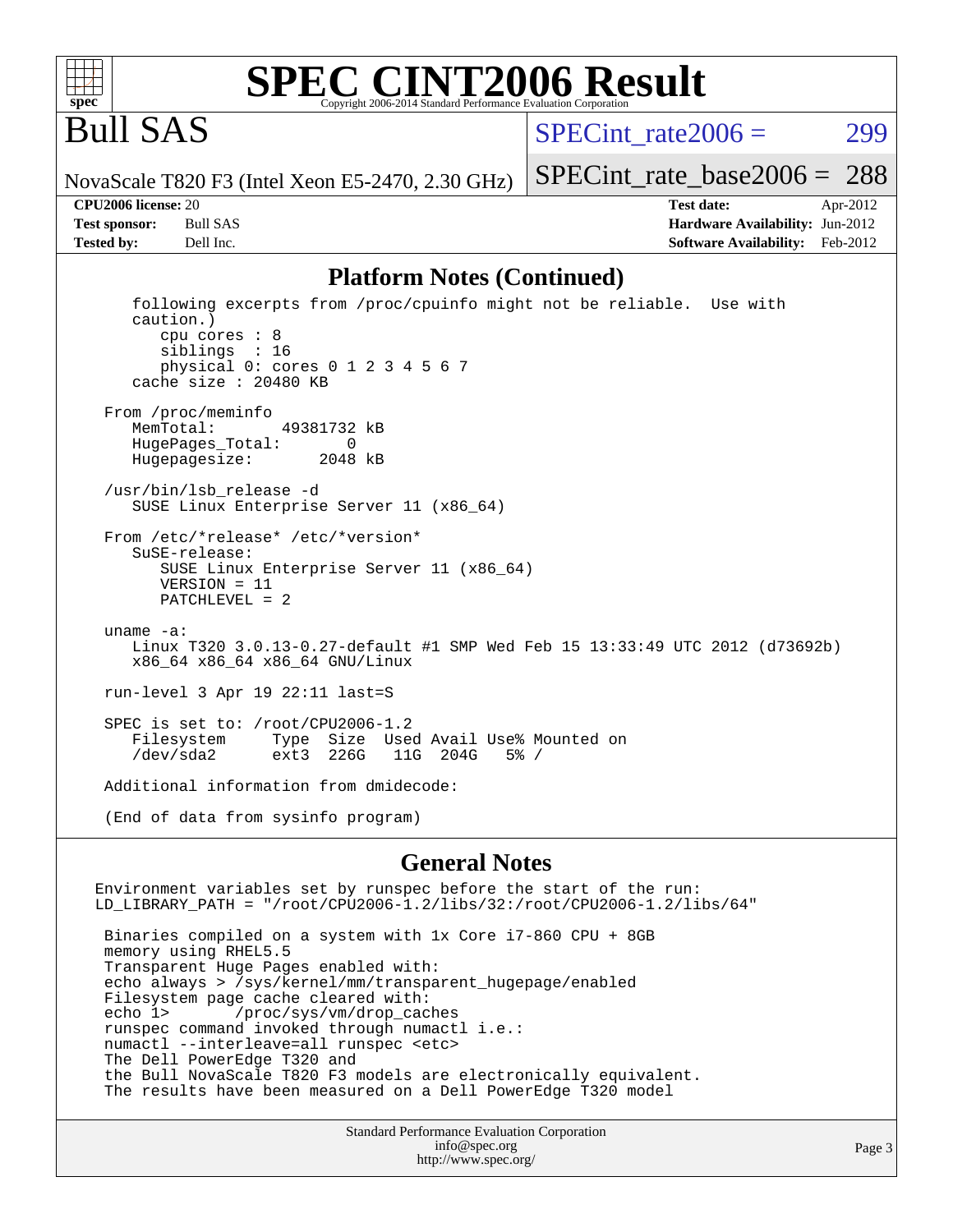

# Bull SAS

SPECint rate $2006 = 299$ 

NovaScale T820 F3 (Intel Xeon E5-2470, 2.30 GHz) [SPECint\\_rate\\_base2006 =](http://www.spec.org/auto/cpu2006/Docs/result-fields.html#SPECintratebase2006) 288

**[CPU2006 license:](http://www.spec.org/auto/cpu2006/Docs/result-fields.html#CPU2006license)** 20 **[Test date:](http://www.spec.org/auto/cpu2006/Docs/result-fields.html#Testdate)** Apr-2012 **[Test sponsor:](http://www.spec.org/auto/cpu2006/Docs/result-fields.html#Testsponsor)** Bull SAS **[Hardware Availability:](http://www.spec.org/auto/cpu2006/Docs/result-fields.html#HardwareAvailability)** Jun-2012 **[Tested by:](http://www.spec.org/auto/cpu2006/Docs/result-fields.html#Testedby)** Dell Inc. **[Software Availability:](http://www.spec.org/auto/cpu2006/Docs/result-fields.html#SoftwareAvailability)** Feb-2012

## **[Base Compiler Invocation](http://www.spec.org/auto/cpu2006/Docs/result-fields.html#BaseCompilerInvocation)**

[C benchmarks](http://www.spec.org/auto/cpu2006/Docs/result-fields.html#Cbenchmarks):  $\text{icc}$   $-\text{m32}$ 

[C++ benchmarks:](http://www.spec.org/auto/cpu2006/Docs/result-fields.html#CXXbenchmarks) [icpc -m32](http://www.spec.org/cpu2006/results/res2012q3/cpu2006-20120703-23429.flags.html#user_CXXbase_intel_icpc_4e5a5ef1a53fd332b3c49e69c3330699)

### **[Base Portability Flags](http://www.spec.org/auto/cpu2006/Docs/result-fields.html#BasePortabilityFlags)**

 400.perlbench: [-DSPEC\\_CPU\\_LINUX\\_IA32](http://www.spec.org/cpu2006/results/res2012q3/cpu2006-20120703-23429.flags.html#b400.perlbench_baseCPORTABILITY_DSPEC_CPU_LINUX_IA32) 462.libquantum: [-DSPEC\\_CPU\\_LINUX](http://www.spec.org/cpu2006/results/res2012q3/cpu2006-20120703-23429.flags.html#b462.libquantum_baseCPORTABILITY_DSPEC_CPU_LINUX) 483.xalancbmk: [-DSPEC\\_CPU\\_LINUX](http://www.spec.org/cpu2006/results/res2012q3/cpu2006-20120703-23429.flags.html#b483.xalancbmk_baseCXXPORTABILITY_DSPEC_CPU_LINUX)

## **[Base Optimization Flags](http://www.spec.org/auto/cpu2006/Docs/result-fields.html#BaseOptimizationFlags)**

[C benchmarks](http://www.spec.org/auto/cpu2006/Docs/result-fields.html#Cbenchmarks):

[-xSSE4.2](http://www.spec.org/cpu2006/results/res2012q3/cpu2006-20120703-23429.flags.html#user_CCbase_f-xSSE42_f91528193cf0b216347adb8b939d4107) [-ipo](http://www.spec.org/cpu2006/results/res2012q3/cpu2006-20120703-23429.flags.html#user_CCbase_f-ipo) [-O3](http://www.spec.org/cpu2006/results/res2012q3/cpu2006-20120703-23429.flags.html#user_CCbase_f-O3) [-no-prec-div](http://www.spec.org/cpu2006/results/res2012q3/cpu2006-20120703-23429.flags.html#user_CCbase_f-no-prec-div) [-opt-prefetch](http://www.spec.org/cpu2006/results/res2012q3/cpu2006-20120703-23429.flags.html#user_CCbase_f-opt-prefetch) [-opt-mem-layout-trans=3](http://www.spec.org/cpu2006/results/res2012q3/cpu2006-20120703-23429.flags.html#user_CCbase_f-opt-mem-layout-trans_a7b82ad4bd7abf52556d4961a2ae94d5)

[C++ benchmarks:](http://www.spec.org/auto/cpu2006/Docs/result-fields.html#CXXbenchmarks)

[-xSSE4.2](http://www.spec.org/cpu2006/results/res2012q3/cpu2006-20120703-23429.flags.html#user_CXXbase_f-xSSE42_f91528193cf0b216347adb8b939d4107) [-ipo](http://www.spec.org/cpu2006/results/res2012q3/cpu2006-20120703-23429.flags.html#user_CXXbase_f-ipo) [-O3](http://www.spec.org/cpu2006/results/res2012q3/cpu2006-20120703-23429.flags.html#user_CXXbase_f-O3) [-no-prec-div](http://www.spec.org/cpu2006/results/res2012q3/cpu2006-20120703-23429.flags.html#user_CXXbase_f-no-prec-div) [-opt-prefetch](http://www.spec.org/cpu2006/results/res2012q3/cpu2006-20120703-23429.flags.html#user_CXXbase_f-opt-prefetch) [-opt-mem-layout-trans=3](http://www.spec.org/cpu2006/results/res2012q3/cpu2006-20120703-23429.flags.html#user_CXXbase_f-opt-mem-layout-trans_a7b82ad4bd7abf52556d4961a2ae94d5) [-Wl,-z,muldefs](http://www.spec.org/cpu2006/results/res2012q3/cpu2006-20120703-23429.flags.html#user_CXXbase_link_force_multiple1_74079c344b956b9658436fd1b6dd3a8a) [-L/smartheap -lsmartheap](http://www.spec.org/cpu2006/results/res2012q3/cpu2006-20120703-23429.flags.html#user_CXXbase_SmartHeap_7c9e394a5779e1a7fec7c221e123830c)

#### **[Base Other Flags](http://www.spec.org/auto/cpu2006/Docs/result-fields.html#BaseOtherFlags)**

[C benchmarks](http://www.spec.org/auto/cpu2006/Docs/result-fields.html#Cbenchmarks):

403.gcc: [-Dalloca=\\_alloca](http://www.spec.org/cpu2006/results/res2012q3/cpu2006-20120703-23429.flags.html#b403.gcc_baseEXTRA_CFLAGS_Dalloca_be3056838c12de2578596ca5467af7f3)

## **[Peak Compiler Invocation](http://www.spec.org/auto/cpu2006/Docs/result-fields.html#PeakCompilerInvocation)**

[C benchmarks \(except as noted below\)](http://www.spec.org/auto/cpu2006/Docs/result-fields.html#Cbenchmarksexceptasnotedbelow): [icc -m32](http://www.spec.org/cpu2006/results/res2012q3/cpu2006-20120703-23429.flags.html#user_CCpeak_intel_icc_5ff4a39e364c98233615fdd38438c6f2) 400.perlbench: [icc -m64](http://www.spec.org/cpu2006/results/res2012q3/cpu2006-20120703-23429.flags.html#user_peakCCLD400_perlbench_intel_icc_64bit_bda6cc9af1fdbb0edc3795bac97ada53) 401.bzip2: [icc -m64](http://www.spec.org/cpu2006/results/res2012q3/cpu2006-20120703-23429.flags.html#user_peakCCLD401_bzip2_intel_icc_64bit_bda6cc9af1fdbb0edc3795bac97ada53)

456.hmmer: [icc -m64](http://www.spec.org/cpu2006/results/res2012q3/cpu2006-20120703-23429.flags.html#user_peakCCLD456_hmmer_intel_icc_64bit_bda6cc9af1fdbb0edc3795bac97ada53)

458.sjeng: [icc -m64](http://www.spec.org/cpu2006/results/res2012q3/cpu2006-20120703-23429.flags.html#user_peakCCLD458_sjeng_intel_icc_64bit_bda6cc9af1fdbb0edc3795bac97ada53)

```
C++ benchmarks: 
icpc -m32
```
Standard Performance Evaluation Corporation [info@spec.org](mailto:info@spec.org) <http://www.spec.org/>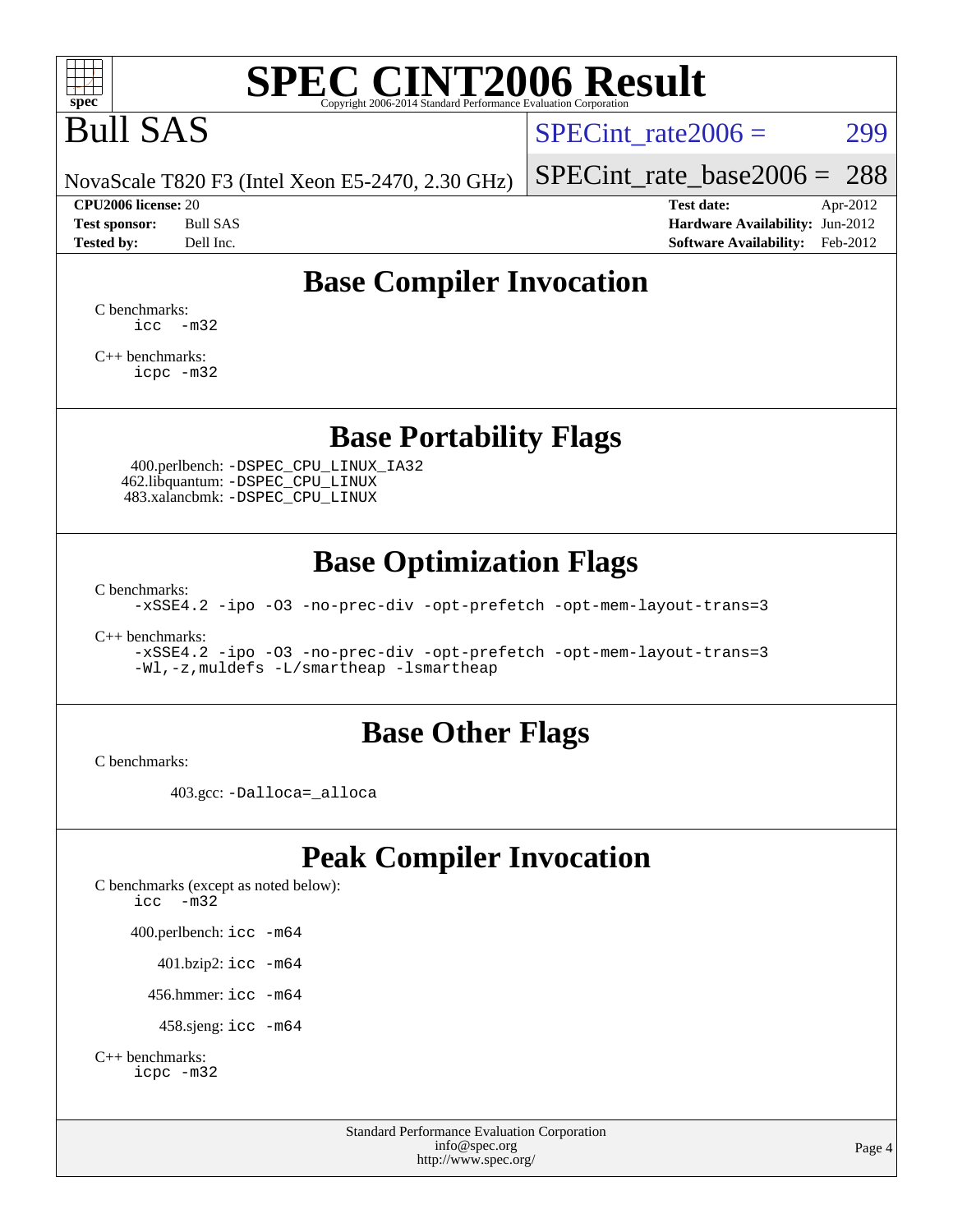

## Bull SAS

SPECint rate $2006 = 299$ 

NovaScale T820 F3 (Intel Xeon E5-2470, 2.30 GHz)

[SPECint\\_rate\\_base2006 =](http://www.spec.org/auto/cpu2006/Docs/result-fields.html#SPECintratebase2006) 288

**[CPU2006 license:](http://www.spec.org/auto/cpu2006/Docs/result-fields.html#CPU2006license)** 20 **[Test date:](http://www.spec.org/auto/cpu2006/Docs/result-fields.html#Testdate)** Apr-2012 **[Test sponsor:](http://www.spec.org/auto/cpu2006/Docs/result-fields.html#Testsponsor)** Bull SAS **[Hardware Availability:](http://www.spec.org/auto/cpu2006/Docs/result-fields.html#HardwareAvailability)** Jun-2012 **[Tested by:](http://www.spec.org/auto/cpu2006/Docs/result-fields.html#Testedby)** Dell Inc. **[Software Availability:](http://www.spec.org/auto/cpu2006/Docs/result-fields.html#SoftwareAvailability)** Feb-2012

## **[Peak Portability Flags](http://www.spec.org/auto/cpu2006/Docs/result-fields.html#PeakPortabilityFlags)**

 400.perlbench: [-DSPEC\\_CPU\\_LP64](http://www.spec.org/cpu2006/results/res2012q3/cpu2006-20120703-23429.flags.html#b400.perlbench_peakCPORTABILITY_DSPEC_CPU_LP64) [-DSPEC\\_CPU\\_LINUX\\_X64](http://www.spec.org/cpu2006/results/res2012q3/cpu2006-20120703-23429.flags.html#b400.perlbench_peakCPORTABILITY_DSPEC_CPU_LINUX_X64) 401.bzip2: [-DSPEC\\_CPU\\_LP64](http://www.spec.org/cpu2006/results/res2012q3/cpu2006-20120703-23429.flags.html#suite_peakCPORTABILITY401_bzip2_DSPEC_CPU_LP64) 456.hmmer: [-DSPEC\\_CPU\\_LP64](http://www.spec.org/cpu2006/results/res2012q3/cpu2006-20120703-23429.flags.html#suite_peakCPORTABILITY456_hmmer_DSPEC_CPU_LP64) 458.sjeng: [-DSPEC\\_CPU\\_LP64](http://www.spec.org/cpu2006/results/res2012q3/cpu2006-20120703-23429.flags.html#suite_peakCPORTABILITY458_sjeng_DSPEC_CPU_LP64) 462.libquantum: [-DSPEC\\_CPU\\_LINUX](http://www.spec.org/cpu2006/results/res2012q3/cpu2006-20120703-23429.flags.html#b462.libquantum_peakCPORTABILITY_DSPEC_CPU_LINUX) 483.xalancbmk: [-DSPEC\\_CPU\\_LINUX](http://www.spec.org/cpu2006/results/res2012q3/cpu2006-20120703-23429.flags.html#b483.xalancbmk_peakCXXPORTABILITY_DSPEC_CPU_LINUX)

## **[Peak Optimization Flags](http://www.spec.org/auto/cpu2006/Docs/result-fields.html#PeakOptimizationFlags)**

[C benchmarks](http://www.spec.org/auto/cpu2006/Docs/result-fields.html#Cbenchmarks):

 400.perlbench: [-xSSE4.2](http://www.spec.org/cpu2006/results/res2012q3/cpu2006-20120703-23429.flags.html#user_peakPASS2_CFLAGSPASS2_LDCFLAGS400_perlbench_f-xSSE42_f91528193cf0b216347adb8b939d4107)(pass 2) [-prof-gen](http://www.spec.org/cpu2006/results/res2012q3/cpu2006-20120703-23429.flags.html#user_peakPASS1_CFLAGSPASS1_LDCFLAGS400_perlbench_prof_gen_e43856698f6ca7b7e442dfd80e94a8fc)(pass 1) [-ipo](http://www.spec.org/cpu2006/results/res2012q3/cpu2006-20120703-23429.flags.html#user_peakPASS2_CFLAGSPASS2_LDCFLAGS400_perlbench_f-ipo)(pass 2) [-O3](http://www.spec.org/cpu2006/results/res2012q3/cpu2006-20120703-23429.flags.html#user_peakPASS2_CFLAGSPASS2_LDCFLAGS400_perlbench_f-O3)(pass 2) [-no-prec-div](http://www.spec.org/cpu2006/results/res2012q3/cpu2006-20120703-23429.flags.html#user_peakPASS2_CFLAGSPASS2_LDCFLAGS400_perlbench_f-no-prec-div)(pass 2) [-prof-use](http://www.spec.org/cpu2006/results/res2012q3/cpu2006-20120703-23429.flags.html#user_peakPASS2_CFLAGSPASS2_LDCFLAGS400_perlbench_prof_use_bccf7792157ff70d64e32fe3e1250b55)(pass 2) [-auto-ilp32](http://www.spec.org/cpu2006/results/res2012q3/cpu2006-20120703-23429.flags.html#user_peakCOPTIMIZE400_perlbench_f-auto-ilp32) 401.bzip2: [-xSSE4.2](http://www.spec.org/cpu2006/results/res2012q3/cpu2006-20120703-23429.flags.html#user_peakPASS2_CFLAGSPASS2_LDCFLAGS401_bzip2_f-xSSE42_f91528193cf0b216347adb8b939d4107)(pass 2) [-prof-gen](http://www.spec.org/cpu2006/results/res2012q3/cpu2006-20120703-23429.flags.html#user_peakPASS1_CFLAGSPASS1_LDCFLAGS401_bzip2_prof_gen_e43856698f6ca7b7e442dfd80e94a8fc)(pass 1) [-ipo](http://www.spec.org/cpu2006/results/res2012q3/cpu2006-20120703-23429.flags.html#user_peakPASS2_CFLAGSPASS2_LDCFLAGS401_bzip2_f-ipo)(pass 2) [-O3](http://www.spec.org/cpu2006/results/res2012q3/cpu2006-20120703-23429.flags.html#user_peakPASS2_CFLAGSPASS2_LDCFLAGS401_bzip2_f-O3)(pass 2) [-no-prec-div](http://www.spec.org/cpu2006/results/res2012q3/cpu2006-20120703-23429.flags.html#user_peakPASS2_CFLAGSPASS2_LDCFLAGS401_bzip2_f-no-prec-div)(pass 2) [-prof-use](http://www.spec.org/cpu2006/results/res2012q3/cpu2006-20120703-23429.flags.html#user_peakPASS2_CFLAGSPASS2_LDCFLAGS401_bzip2_prof_use_bccf7792157ff70d64e32fe3e1250b55)(pass 2) [-opt-prefetch](http://www.spec.org/cpu2006/results/res2012q3/cpu2006-20120703-23429.flags.html#user_peakCOPTIMIZE401_bzip2_f-opt-prefetch) [-auto-ilp32](http://www.spec.org/cpu2006/results/res2012q3/cpu2006-20120703-23429.flags.html#user_peakCOPTIMIZE401_bzip2_f-auto-ilp32) [-ansi-alias](http://www.spec.org/cpu2006/results/res2012q3/cpu2006-20120703-23429.flags.html#user_peakCOPTIMIZE401_bzip2_f-ansi-alias)  $403.\text{sec: basepeak}$  = yes 429.mcf: basepeak = yes 445.gobmk: [-xSSE4.2](http://www.spec.org/cpu2006/results/res2012q3/cpu2006-20120703-23429.flags.html#user_peakPASS2_CFLAGSPASS2_LDCFLAGS445_gobmk_f-xSSE42_f91528193cf0b216347adb8b939d4107)(pass 2) [-prof-gen](http://www.spec.org/cpu2006/results/res2012q3/cpu2006-20120703-23429.flags.html#user_peakPASS1_CFLAGSPASS1_LDCFLAGS445_gobmk_prof_gen_e43856698f6ca7b7e442dfd80e94a8fc)(pass 1) [-prof-use](http://www.spec.org/cpu2006/results/res2012q3/cpu2006-20120703-23429.flags.html#user_peakPASS2_CFLAGSPASS2_LDCFLAGS445_gobmk_prof_use_bccf7792157ff70d64e32fe3e1250b55)(pass 2) [-ansi-alias](http://www.spec.org/cpu2006/results/res2012q3/cpu2006-20120703-23429.flags.html#user_peakCOPTIMIZE445_gobmk_f-ansi-alias) [-opt-mem-layout-trans=3](http://www.spec.org/cpu2006/results/res2012q3/cpu2006-20120703-23429.flags.html#user_peakCOPTIMIZE445_gobmk_f-opt-mem-layout-trans_a7b82ad4bd7abf52556d4961a2ae94d5) 456.hmmer: [-xSSE4.2](http://www.spec.org/cpu2006/results/res2012q3/cpu2006-20120703-23429.flags.html#user_peakCOPTIMIZE456_hmmer_f-xSSE42_f91528193cf0b216347adb8b939d4107) [-ipo](http://www.spec.org/cpu2006/results/res2012q3/cpu2006-20120703-23429.flags.html#user_peakCOPTIMIZE456_hmmer_f-ipo) [-O3](http://www.spec.org/cpu2006/results/res2012q3/cpu2006-20120703-23429.flags.html#user_peakCOPTIMIZE456_hmmer_f-O3) [-no-prec-div](http://www.spec.org/cpu2006/results/res2012q3/cpu2006-20120703-23429.flags.html#user_peakCOPTIMIZE456_hmmer_f-no-prec-div) [-unroll2](http://www.spec.org/cpu2006/results/res2012q3/cpu2006-20120703-23429.flags.html#user_peakCOPTIMIZE456_hmmer_f-unroll_784dae83bebfb236979b41d2422d7ec2) [-auto-ilp32](http://www.spec.org/cpu2006/results/res2012q3/cpu2006-20120703-23429.flags.html#user_peakCOPTIMIZE456_hmmer_f-auto-ilp32) 458.sjeng: [-xSSE4.2](http://www.spec.org/cpu2006/results/res2012q3/cpu2006-20120703-23429.flags.html#user_peakPASS2_CFLAGSPASS2_LDCFLAGS458_sjeng_f-xSSE42_f91528193cf0b216347adb8b939d4107)(pass 2) [-prof-gen](http://www.spec.org/cpu2006/results/res2012q3/cpu2006-20120703-23429.flags.html#user_peakPASS1_CFLAGSPASS1_LDCFLAGS458_sjeng_prof_gen_e43856698f6ca7b7e442dfd80e94a8fc)(pass 1) [-ipo](http://www.spec.org/cpu2006/results/res2012q3/cpu2006-20120703-23429.flags.html#user_peakPASS2_CFLAGSPASS2_LDCFLAGS458_sjeng_f-ipo)(pass 2) [-O3](http://www.spec.org/cpu2006/results/res2012q3/cpu2006-20120703-23429.flags.html#user_peakPASS2_CFLAGSPASS2_LDCFLAGS458_sjeng_f-O3)(pass 2) [-no-prec-div](http://www.spec.org/cpu2006/results/res2012q3/cpu2006-20120703-23429.flags.html#user_peakPASS2_CFLAGSPASS2_LDCFLAGS458_sjeng_f-no-prec-div)(pass 2) [-prof-use](http://www.spec.org/cpu2006/results/res2012q3/cpu2006-20120703-23429.flags.html#user_peakPASS2_CFLAGSPASS2_LDCFLAGS458_sjeng_prof_use_bccf7792157ff70d64e32fe3e1250b55)(pass 2) [-unroll4](http://www.spec.org/cpu2006/results/res2012q3/cpu2006-20120703-23429.flags.html#user_peakCOPTIMIZE458_sjeng_f-unroll_4e5e4ed65b7fd20bdcd365bec371b81f) [-auto-ilp32](http://www.spec.org/cpu2006/results/res2012q3/cpu2006-20120703-23429.flags.html#user_peakCOPTIMIZE458_sjeng_f-auto-ilp32)  $462$ .libquantum: basepeak = yes  $464.h264$ ref: basepeak = yes [C++ benchmarks:](http://www.spec.org/auto/cpu2006/Docs/result-fields.html#CXXbenchmarks) 471.omnetpp: [-xSSE4.2](http://www.spec.org/cpu2006/results/res2012q3/cpu2006-20120703-23429.flags.html#user_peakPASS2_CXXFLAGSPASS2_LDCXXFLAGS471_omnetpp_f-xSSE42_f91528193cf0b216347adb8b939d4107)(pass 2) [-prof-gen](http://www.spec.org/cpu2006/results/res2012q3/cpu2006-20120703-23429.flags.html#user_peakPASS1_CXXFLAGSPASS1_LDCXXFLAGS471_omnetpp_prof_gen_e43856698f6ca7b7e442dfd80e94a8fc)(pass 1) [-ipo](http://www.spec.org/cpu2006/results/res2012q3/cpu2006-20120703-23429.flags.html#user_peakPASS2_CXXFLAGSPASS2_LDCXXFLAGS471_omnetpp_f-ipo)(pass 2) [-O3](http://www.spec.org/cpu2006/results/res2012q3/cpu2006-20120703-23429.flags.html#user_peakPASS2_CXXFLAGSPASS2_LDCXXFLAGS471_omnetpp_f-O3)(pass 2) [-no-prec-div](http://www.spec.org/cpu2006/results/res2012q3/cpu2006-20120703-23429.flags.html#user_peakPASS2_CXXFLAGSPASS2_LDCXXFLAGS471_omnetpp_f-no-prec-div)(pass 2) [-prof-use](http://www.spec.org/cpu2006/results/res2012q3/cpu2006-20120703-23429.flags.html#user_peakPASS2_CXXFLAGSPASS2_LDCXXFLAGS471_omnetpp_prof_use_bccf7792157ff70d64e32fe3e1250b55)(pass 2) [-ansi-alias](http://www.spec.org/cpu2006/results/res2012q3/cpu2006-20120703-23429.flags.html#user_peakCXXOPTIMIZE471_omnetpp_f-ansi-alias) [-opt-ra-region-strategy=block](http://www.spec.org/cpu2006/results/res2012q3/cpu2006-20120703-23429.flags.html#user_peakCXXOPTIMIZE471_omnetpp_f-opt-ra-region-strategy_a0a37c372d03933b2a18d4af463c1f69) [-Wl,-z,muldefs](http://www.spec.org/cpu2006/results/res2012q3/cpu2006-20120703-23429.flags.html#user_peakEXTRA_LDFLAGS471_omnetpp_link_force_multiple1_74079c344b956b9658436fd1b6dd3a8a) [-L/smartheap -lsmartheap](http://www.spec.org/cpu2006/results/res2012q3/cpu2006-20120703-23429.flags.html#user_peakEXTRA_LIBS471_omnetpp_SmartHeap_7c9e394a5779e1a7fec7c221e123830c)  $473$ .astar: basepeak = yes 483.xalancbmk: basepeak = yes